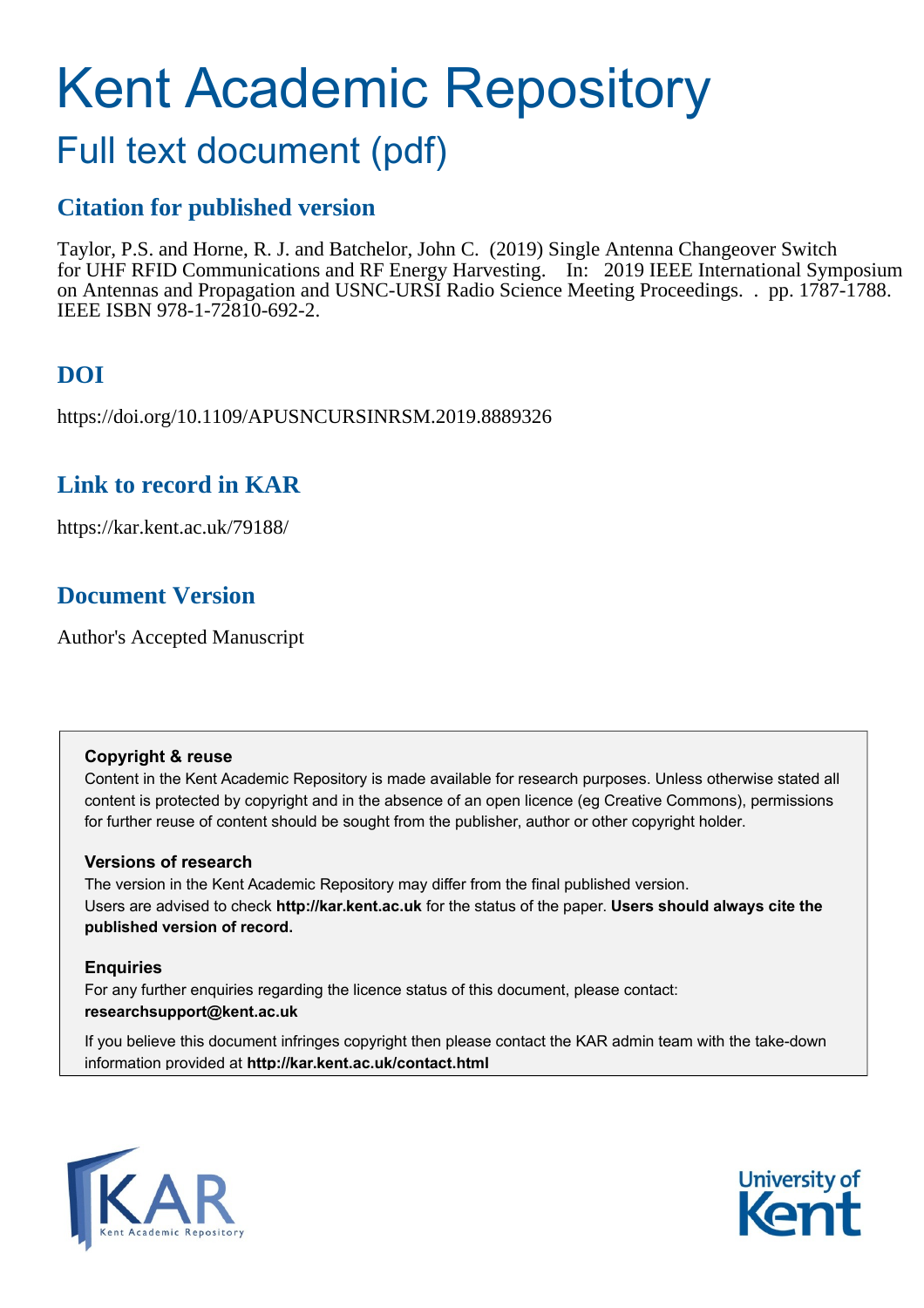# Single Antenna Changeover Switch for UHF RFID Communications and RF Energy Harvesting

P.S. Taylor, R.J. Horne and J.C. Batchelor

Department of Engineering and Digital Arts, University of Kent, Canterbury, Kent, UK. p.taylor-250@kent.ac.uk

Abstract-With the increasing development of low power technologies, particularly wireless, RF energy harvesting to power such devices has become possible. UHF RFID is a versatile platform offering both an RF signal to harvest and a data communications link. A challenge is to efficiently share a single tag antenna for both harvesting and data communication duties. This paper demonstrates a practical design for efficiently switching and sharing a single UHF RFID tag antenna.

#### Keywords—antenna; antenna switching; RF energy harvesting; RFID;

#### I. INTRODUCTION

Since the early developments of radio there has been great interest in remotely powering devices utilizing electromagnetic waves, even more so now with developments in low power electronics making battery free low powered sensors a reality. There are typically two approaches to RF energy harvesting (scavenging). Firstly, where the system designer has no control over the RF source, the harvesting device (sensor) is totally reliant upon a source of energy from such as a local TV/Radio broadcast transmitter or GSM cell-site. This has obvious limitations, both in terms of the power received, depending upon the distance from the transmitter and the possibility of it becoming non-operational. This could be either temporarily in the case of a power outage, or permanently and leaving any harvesting sensors reliant upon this source non-functioning. A more reliable and robust method is to have control over the harvesting source, particularly in terms of its location and timings. A technology that has received interest in this area is UHF RFID, with the advantages that a quantifiable amount of RF energy can be available locally, and data can be transferred through its back-scattered signal. An issue arises in efficiently sharing a single antenna on the tag for both RFID communications and RF energy harvesting. Previous designs have either used a dual antenna approach [1] where one antenna provides RFID communication and the second harvests energy, or simply a tap off from a single harvesting antenna to the RFID port [2]. Presented here is an efficient low power switching technique that achieves both RFID communications and RF energy harvesting from a single antenna.

#### II. THEORY OF OPERATION

#### *A.* Switching Technique

Single antenna transmit/receive switching (Time Switched Duplexing) is an established technique for transceiver design commonly using PIN diodes or relay switching. Although relatively RF efficient, these technologies are not really suitable for low power operation. Effective switching of PIN diodes can still be in the region of tens of milliamps and far more for relays. A proposed alternative is the ADG902 SPST CMOS switch from Analog Devices [3]. This device has a -3 dB frequency range of 0 Hz to 4.5 GHz, where at 1 GHz it has an insertion loss of 0.8 dB, an off isolation of 40 dB and a 17 dBm P1dBm. It is specified to operate at  $1.65$  V to  $2.75$  V with a power consumption of  $\leq 1\mu A$ .



Fig. 1. (a) prototype switching circuit. (b)  $\lambda/4$  transmission line and its pinetwork equivalent circuit.

#### *B.* Circuit Description

Shown in Fig. 1(a) is a basic block diagram of the prototype antenna switch employing two ADG902 devices. In the state shown the switch is in harvesting mode, where the signal present on the antenna port is routed via the  $\lambda/4$  transmission line to the harvesting port. The RFID port is isolated from the antenna by SW1. Applying a DC control signal, thus closing both SW1 and SW2 the switch is in RFID communication mode, where the antenna routes to the RFID port via SW1, secondly SW2 shorts the far end of the  $\lambda/4$  transmission line and results in an opencircuit (high impedance) at the open end of the  $\lambda/4$  line. This effectively isolates the harvesting and antenna ports. Capacitors C1, C2 and C3 function as DC blocks. The  $\lambda$ /4 transmission line is replaced by an equivalent lumped element pi-network as shown in Fig. 1(b) and where the reactances of the lumped elements are equivalent to the characteristic impedance of the transmission line, in this case 50 Ω. From calculation this gives